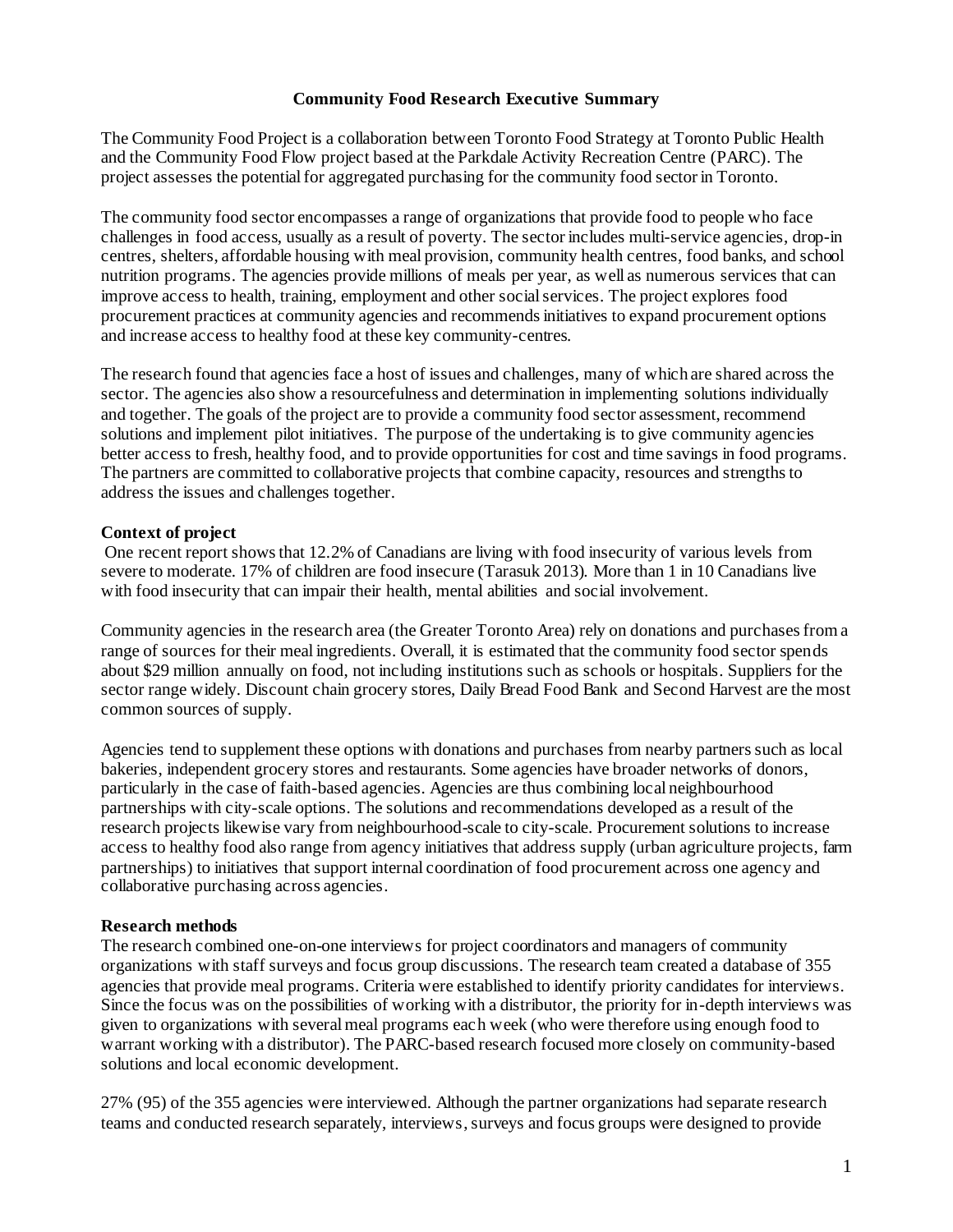comparable data, and regular meetings were held to coordinate efforts. Two project reports were issued, one with a focus on the needs and practices of west central Toronto agencies, the other focused on city-wide needs and solutions. The results from the two projects confirm and strengthen the final conclusions and recommendations of the overall project.

### **Research Results**

The research indicates that:

- Access to fresh, healthy food, either donated or purchased, is not meeting demand.
- Opportunities for aggregated community food procurement and distribution exist.
- Opportunities exist at the agency level to reduce cost and staff-time in food procurement, and to increase access to fresh, healthy food at agencies

The research found that community food organizations currently have few choices other than to depend on mainstream, market-based food distribution services that do not necessarily meet the unique needs of the community food sector. This challenge is further compounded by the combination of limited budgets, inadequate organizational infrastructure (e.g. storage spaces), and lack of coordinated food procurement at the organizational level.

The research identified an opportunity for additional food procurement initiatives of various scales (agency, neighbourhood and city) to address the specific needs of the community food sector. Projects that address the demonstrated need may expand on existing procurement and distribution infrastructure or implement new options. The research was funded by the Province of Ontario Healthy Communities Fund, Public Health Agency of Canada, for Toronto Food Strategy/ Toronto Public Health and the Ontario Trillium Foundation (for PARC).

# **Research Results: Key Issues**

### **Budget/ expenditures**

Agencies report increasing demands on food programming, while budgets have been reduced or eliminated. The ability to purchase some or all of the food used in programming has important health outcomes. The budgets were found to be variable across sub-sectors; the cost of the meal did not correspond to the number of meals (that is, agencies that gave more meals were not necessarily able to spend less based on volume).

# **Food needs**

Despite important programs like Creating Health Plus, agencies reported insufficiency in key sources of nutrients including meat (or other protein sources) and dairy. Almost 50% of agencies also report a need for more fresh fruits and vegetables.

#### **Other findings**

The research reviewed levels of participation and engagement in food programs by members or clients, and staff-time spent on food programming. The research also assessed prices based on invoices from a range of suppliers; prices were found to be highly variable. The research identified a number of issues that have an impact on the quality and capacity of food programs at agencies. These include health issues, budgets, dependence on donations, partnerships, internal coordination, participation levels, the challenges of food access for newly housed people, waste, infrastructure needs, knowledge/ training, and prioritization of other programs over food. Key issues in the sector also include the negotiation between healthy eating guidelines and the food preferences of participants, the appropriate scale of solutions, and the links between housing and food programming. The research also found a frequent lack of funding, knowledge or capacity to act on the social determinants of health and to benefit from the impacts of food programming beyond hunger alleviation.

#### **Research recommendations**

Final recommendations include both good practices that can be shared across agencies through the reports, and additional collaborative solutions that can benefit all agencies in an area or in the city itself. Solutions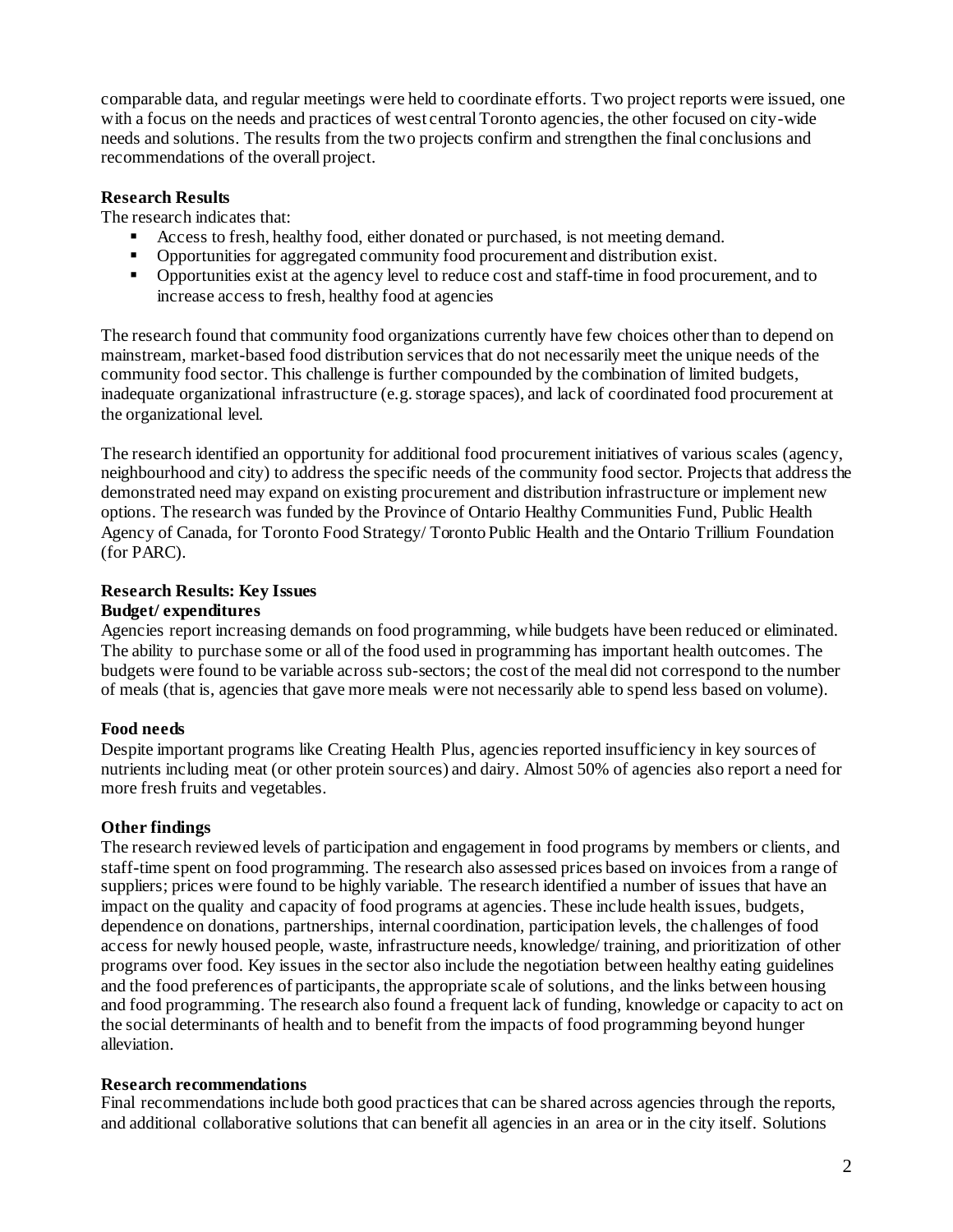range in appropriate scale from initiatives undertaken at a neighbourhood level with local partners, such as the work of the Regent Park Food Partnership and the Parkdale Food Network, to city-based solutions. The latter includes the development of a dedicated wholesale distribution infrastructure that addresses the needs identified in the reports (either based on new enterprises or an expansion of existing programs).

# *Organizational Capacity Building (Agency level actions)*

1. Initiate organizational food planning, organizational healthy eating guidelines and coordination

2. Develop a profile of food distributors and price reviews to be shared among agencies *Neighbourhood-level Actions*

- 3. Establish neighbourhood food networks as a coordinating mechanism for agencies
- 4. Establish community food hubs for community based initiatives and social enterprise development
- 5. Expand or establish community-based food processing and storage capacities

6. Build strategic connections with farmers to access surplus and grade B produce (also sector-level) *System and Sector-level Actions* 

- 7. Start a community chef exchange program as well as online knowledge sharing capacity
- 8. Engage in policy advocacy for a sustainable and equitable local food system that includes opportunities to benefit from multiple impacts of strong food programming
- 9. Create an online portal for better access to expanded supply options as well as information exchange
- 10. Explore opportunities for a dedicated non-profit community food distribution program for the GTA

The research encountered strong community assets, vitalities and capacities in harnessing the food procurement and preparation practicesto achieve community engagement, skills development, and employment opportunities. Food programs were found to provide solutions to a range of issues from health to social enterprise development goals. Overall the sector shows tremendous resilience and resourcefulness but faces inadequate budgets and limited staff capacity to realize the full potential of food programs. A review of the cost per meal and a price comparison from a range of suppliers shows a great deal of variation in expenditures and cost of product. Agency-level practices were found to affect the success and impact of food programming. Recommendations for solutions address initiatives at the agency level as well as broader collaborative solutions.

There is a demonstrated need for dedicated non-profit community food distribution. In fact, the community food sector possesses considerable food purchasing capacity that warrants such solutions. But at the same time, improvements in community food flows cannot be undertaken to increase the efficiency and quantity of fresh food supply without addressing issues at the agency-level. Community food procurement is embedded in organizational culture, community engagement, skills development, and members' efforts to rebuild their lives. Thus, improving community food flow requires a combination of organizational capacity building, neighbourhood-level collaboration, and system-level solutions, in order to build concerted efforts for a sustainable and equitable local food system.

# **Next Steps**

The partners have identified a number of next steps that are being developed both separately and together. These include the following key initiatives:

- 1. Online ordering portal for distribution to non-profit social service agencies
- 2. Community-based production kitchen to provide neighbourhood capacity for 1) storage and processing of surplus and 2) social enterprises for food production
- 3. Direct links between agencies and farmers to access local, fresh food and surplus product
- 4. Community freezer/ storage initiatives for managing surplus donations of single items

The online portal project is a systemic, sector-wide solution that would provide aggregation, procurement and distribution services to the non-profit sector. The pilot project will be led by Fresh Tech (a wholesaler and processing company located near the food terminal) with support from various partners, including